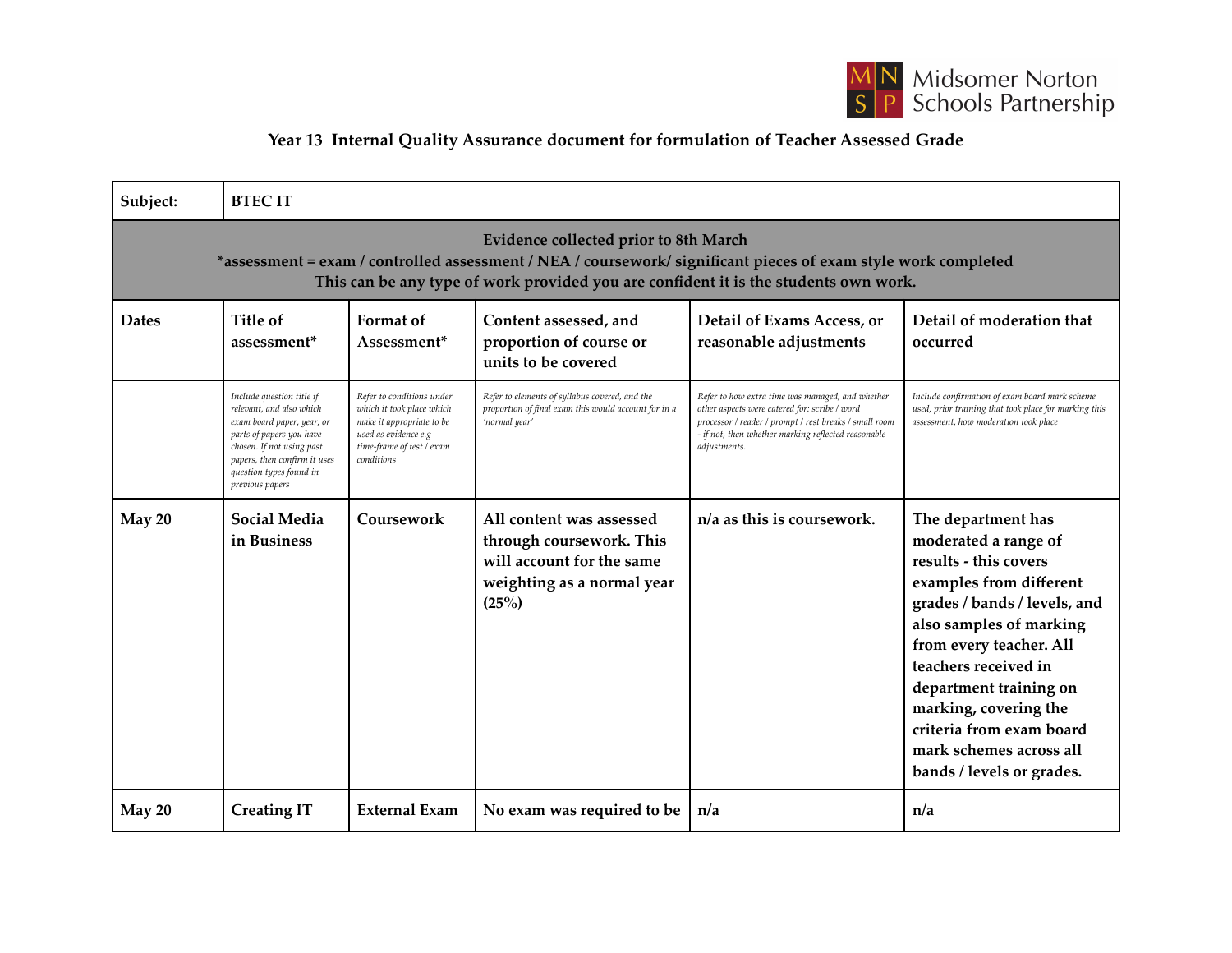

|                                                                                                                                                             | <b>Systems</b>                                                                                                                                                                                                             |                                                                                                                                                        | sat by students. They<br>instead received an<br>estimated grade based on<br>their prior attainment.                     |                                                                                                                                                                                                                                    |                                                                                                                                                                                                                                                                                                                                                     |  |
|-------------------------------------------------------------------------------------------------------------------------------------------------------------|----------------------------------------------------------------------------------------------------------------------------------------------------------------------------------------------------------------------------|--------------------------------------------------------------------------------------------------------------------------------------------------------|-------------------------------------------------------------------------------------------------------------------------|------------------------------------------------------------------------------------------------------------------------------------------------------------------------------------------------------------------------------------|-----------------------------------------------------------------------------------------------------------------------------------------------------------------------------------------------------------------------------------------------------------------------------------------------------------------------------------------------------|--|
| Dec 20                                                                                                                                                      | Information<br>Technology<br><b>Systems</b>                                                                                                                                                                                | Written paper                                                                                                                                          | Entire unit assessed using<br>past paper. This will<br>account for the same<br>weighting as a normal year<br>$(33\%).$  | Where appropriate and<br>available, Exam Access<br>Arrangements have been<br>put into place, or marks<br>adjusted accordingly.                                                                                                     | The department has<br>moderated a range of<br>results - this covers<br>examples from different<br>grades / bands / levels, and<br>also samples of marking<br>from every teacher. All<br>teachers received in<br>department training on<br>marking, covering the<br>criteria from exam board<br>mark schemes across all<br>bands / levels or grades. |  |
| <b>Evidence collected after 8th March</b><br>*assessment = exam / controlled assessment / NEA / coursework/ significant pieces of exam style work completed |                                                                                                                                                                                                                            |                                                                                                                                                        |                                                                                                                         |                                                                                                                                                                                                                                    |                                                                                                                                                                                                                                                                                                                                                     |  |
| <b>Dates</b>                                                                                                                                                | Title of<br>assessment*                                                                                                                                                                                                    | Format of<br>Assessment*                                                                                                                               | Content assessed, and<br>proportion of course                                                                           | Detail of Exams Access, or<br>reasonable adjustments                                                                                                                                                                               | Detail of moderation that<br>occurred                                                                                                                                                                                                                                                                                                               |  |
|                                                                                                                                                             | Include question title if<br>relevant, and also which<br>exam board paper, year, or<br>parts of papers you have<br>chosen. If not using past<br>papers, then confirm it uses<br>question types found in<br>previous papers | Refer to conditions under<br>which it took place which<br>make it appropriate to be<br>used as evidence e.g<br>time-frame of test / exam<br>conditions | Refer to elements of syllabus covered, and the<br>proportion of final exam this would account for in a<br>'normal year' | Refer to how extra time was managed, and whether<br>other aspects were catered for: scribe / word<br>processor / reader / prompt / rest breaks / small room<br>- if not, then whether marking reflected reasonable<br>adjustments. | Include confirmation of exam board mark scheme<br>used, prior training that took place for marking this<br>assessment, how moderation took place                                                                                                                                                                                                    |  |
| Please note that only a small number of students will be completing the below assessments due to excellent results on either the Dec mock or                |                                                                                                                                                                                                                            |                                                                                                                                                        |                                                                                                                         |                                                                                                                                                                                                                                    |                                                                                                                                                                                                                                                                                                                                                     |  |

the official external Jan entry.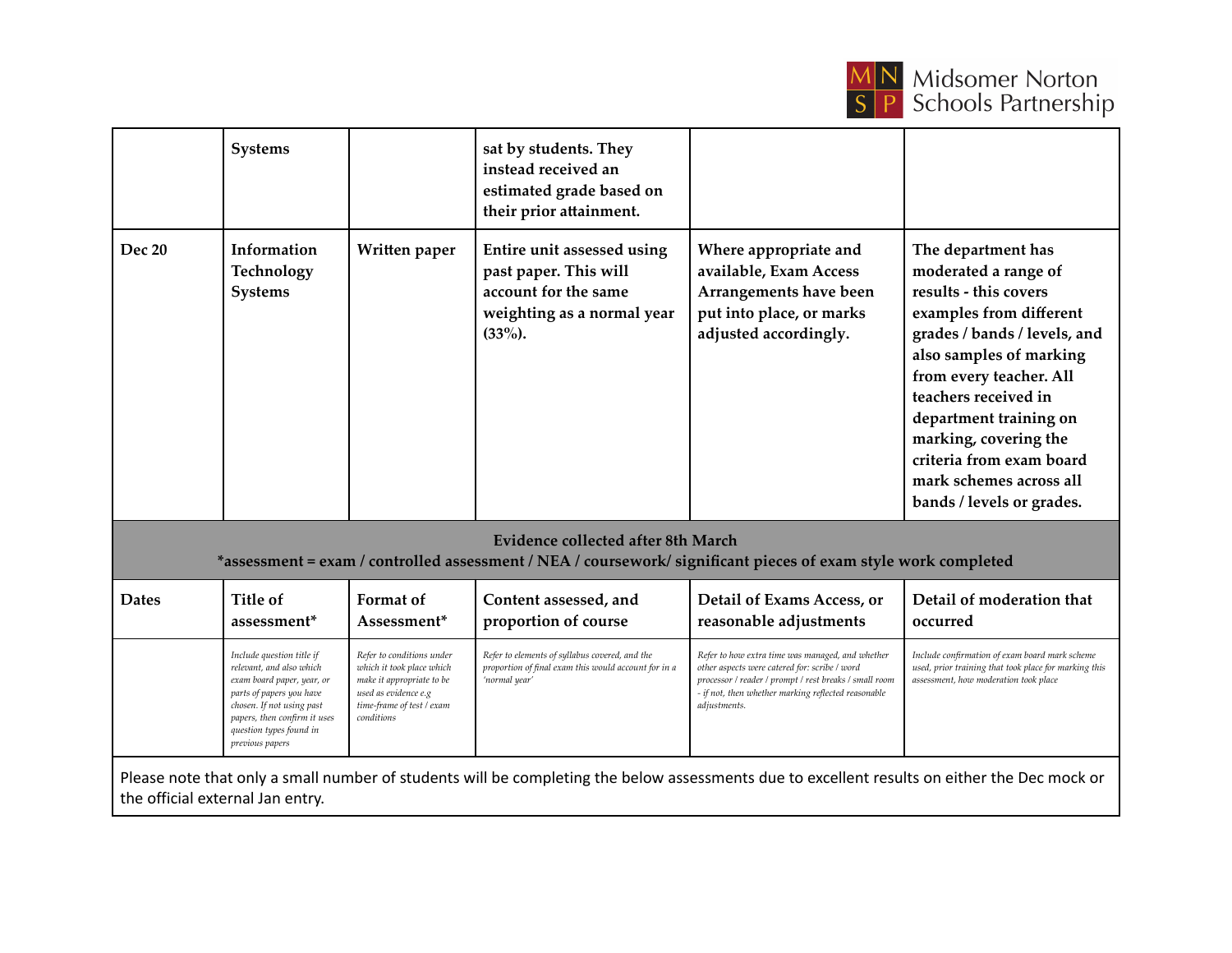

## **MN** Midsomer Norton<br>
S P Schools Partnership

| Fri 23rd April<br>P1 & 2 (EIE)    | Learning Aim A:<br>Digital devices<br>in IT systems      | 30min written<br>exam paper<br>based on past<br>questions in<br>exam<br>conditions. | A1 Digital devices, their<br>functions and use A2<br>Peripheral devices and<br>media A3 Computer<br>software in an IT system A4<br>Emerging technologies A5<br>Choosing IT systems | Exam access will need to be<br>in place.<br>All Exam Access<br>Arrangements have been<br>put in place, suitable for the<br>task: extra time is built into<br>assessments; word<br>processors are provided<br>in-class; readers and<br>prompts are provided by the<br>class teacher; students who<br>require scribes are<br>supported. Any Exam Access<br>unable to be covered has<br>been noted, and marks<br>adjusted accordingly. | The department will<br>moderate a range of results<br>- this covers examples from<br>every grade, and also<br>samples of marking from<br>every teacher. All teachers<br>received in department<br>training on marking,<br>covering the criteria from<br>exam board mark schemes<br>across all bands / levels or<br>grades. |
|-----------------------------------|----------------------------------------------------------|-------------------------------------------------------------------------------------|------------------------------------------------------------------------------------------------------------------------------------------------------------------------------------|-------------------------------------------------------------------------------------------------------------------------------------------------------------------------------------------------------------------------------------------------------------------------------------------------------------------------------------------------------------------------------------------------------------------------------------|----------------------------------------------------------------------------------------------------------------------------------------------------------------------------------------------------------------------------------------------------------------------------------------------------------------------------|
| Mon 26th<br>April P1 & 2<br>(EIE) | Learning Aim B:<br>Transmitting<br>data                  | 30min written<br>exam paper<br>based on past<br>questions in<br>exam<br>conditions. | B1 Connectivity B2<br>Networks B3 Issues relating<br>to transmission of data                                                                                                       |                                                                                                                                                                                                                                                                                                                                                                                                                                     |                                                                                                                                                                                                                                                                                                                            |
| Fri 7th May<br>P1 & 2 (EIE)       | Learning Aim C:<br>Operating<br>online                   | 30min written<br>exam paper<br>based on past<br>questions in<br>exam<br>conditions. | C1 Online systems C2<br>Online communities                                                                                                                                         |                                                                                                                                                                                                                                                                                                                                                                                                                                     |                                                                                                                                                                                                                                                                                                                            |
| Mon 10th<br>May P1 & 2<br>(EIE)   | Learning Aim<br>D: Protecting<br>data and<br>information | 30min written<br>exam paper<br>based on past<br>questions in<br>exam<br>conditions. | D1 Threats to data,<br>information and systems D2<br>Protecting data                                                                                                               |                                                                                                                                                                                                                                                                                                                                                                                                                                     |                                                                                                                                                                                                                                                                                                                            |
| Fri 21st May<br>P1 & 2 (EIE)      | Learning Aim E:<br>Impact of IT<br>systems               | 30min written<br>exam paper<br>based on past<br>questions in                        | E1 Online services E2<br>Impact on organisations E3<br>Using and manipulating<br>data                                                                                              |                                                                                                                                                                                                                                                                                                                                                                                                                                     |                                                                                                                                                                                                                                                                                                                            |